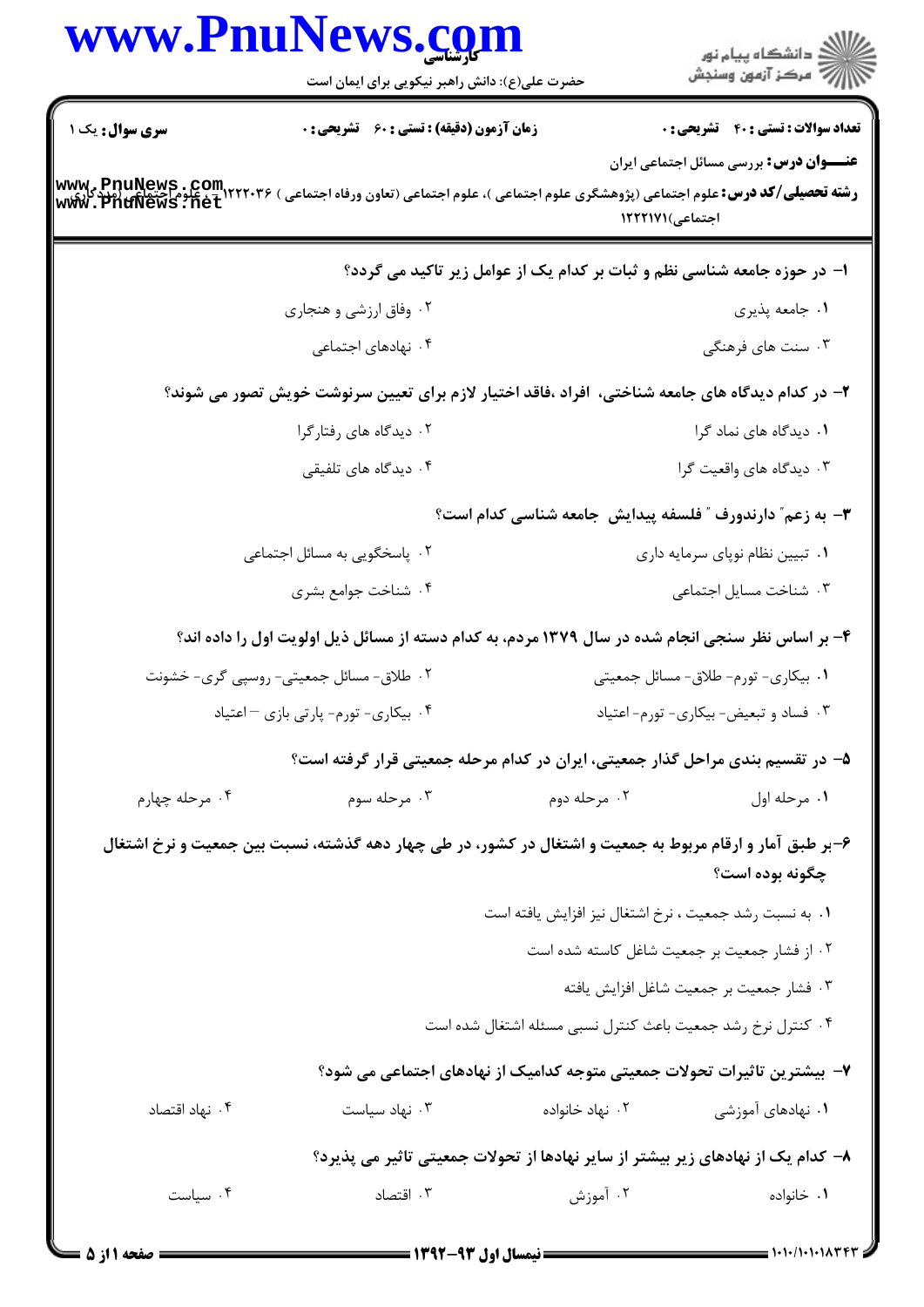| www.PnuNews.com        |                                                    |                    |                                                                                                                                                                                                                                                                                                      |  |
|------------------------|----------------------------------------------------|--------------------|------------------------------------------------------------------------------------------------------------------------------------------------------------------------------------------------------------------------------------------------------------------------------------------------------|--|
|                        | حضرت علی(ع): دانش راهبر نیکویی برای ایمان است      |                    | انشڪاه پيام نور<br>اڳ مرڪز آزمون وسنڊش                                                                                                                                                                                                                                                               |  |
| <b>سری سوال : ۱ یک</b> | <b>زمان آزمون (دقیقه) : تستی : 60 ٪ تشریحی : 0</b> |                    | <b>تعداد سوالات : تستی : 40 قشریحی : 0</b>                                                                                                                                                                                                                                                           |  |
|                        |                                                    |                    | <b>عنـــوان درس:</b> بررسی مسائل اجتماعی ایران<br>رشته تحصیلی/کد درس: علوم اجتماعی (پژوهشگری علوم اجتماعی )، علوم اجتماعی (تعاون ورفاه اجتماعی ) www. PnuNews .com<br>رشته تحصیلی/کد درس: علوم اجتماعی (پژوهشگری علوم اجتماعی )، علوم اجتماعی (تعاون ورفاه اجتماعی ) www. PnuNews<br>اجتماعی)۱۲۲۲۱۷۱ |  |
|                        |                                                    |                    | ۹- در بحث از ایجاد بسترهای موثر برای سرمایه گذاری،کدامیک از موارد ذیل ضروری تر است؟                                                                                                                                                                                                                  |  |
|                        | ۰۲ مصونیت از تعرض به جان و حقوق طبیعی              |                    | ۰۱ مصونیت از تعرض به سرمایه و سود                                                                                                                                                                                                                                                                    |  |
|                        | ۰۴ انعطاف در سیاستهای بازرگانی                     |                    | ۰۳ کمکهای مالی دولت در قالب وامهای دراز مدت                                                                                                                                                                                                                                                          |  |
|                        |                                                    |                    | ∙ا− مهمترین مشکلات "برنامه سوم توسعه″ چیست؟                                                                                                                                                                                                                                                          |  |
|                        |                                                    |                    | ۰۱ فاقد اهداف کمی است و بر اهداف قدیمی متکی است                                                                                                                                                                                                                                                      |  |
|                        |                                                    |                    | ۰۲ فاقد اهداف کیفی است و بر اهداف قدیمی متکی است                                                                                                                                                                                                                                                     |  |
|                        |                                                    |                    | ۰۳ صرفا دارای اهداف کمی است و بر اهداف ایده آلی متکی است                                                                                                                                                                                                                                             |  |
|                        |                                                    |                    | ۰۴ صرفا دارای اهداف کیفی است و بر اهداف ایده آلی متکی است                                                                                                                                                                                                                                            |  |
|                        |                                                    |                    | 11- بر طبق آمارگیری از ویژگیهای اشتغال و بیکاری خانوار در سال ۱۳۸۷ مرکز آمار ایران، نرخ بیکاری آشکار کدام است؟                                                                                                                                                                                       |  |
| $1V/\Delta$ .          |                                                    | $\frac{10}{0}$ . T | $1 - 10$ .                                                                                                                                                                                                                                                                                           |  |
|                        |                                                    |                    | ۱۲– بالاترین نرخ بیکاری مربوط به کدام دسته از استان هاست؟                                                                                                                                                                                                                                            |  |
|                        | ٠٢ خوزستان،لرستان،گلستان،تهران                     |                    | ٠١ كرمانشاه ،گلستان ،سيستان و بلوچستان ،لرستان                                                                                                                                                                                                                                                       |  |
|                        | ۰۴ کرمانشاه، خوزستان، سیستان و بلوچستان، لرستان    |                    | ۰۳ خوزستان، كرمانشاه، گلستان، تهران                                                                                                                                                                                                                                                                  |  |
|                        |                                                    |                    | ۱۳– کدامیک ازعوامل موثر بر گرایش به ادامه تحصیل در آموزش عالی، تعیین کننده ترین عوامل محسوب می شوند؟                                                                                                                                                                                                 |  |
|                        | ۰۲ افزایش هزینه های فرصت                           |                    | ۰۱ کاهش هزینه های فرصت                                                                                                                                                                                                                                                                               |  |
|                        | ۰۴ افزایش هزینه های آموزش                          |                    | ۰۳ کاهش هزینه های آموزش                                                                                                                                                                                                                                                                              |  |
|                        |                                                    |                    | ۱۴- ً مفهوم "راه سوم" ً را کدام یک از جامعه شناسان مطرح نمود و منظور از آن چیست؟                                                                                                                                                                                                                     |  |
|                        | ۰۲ بورديو- سرمايه فرهنگي                           |                    | ٠١ جيمز كلمن- سرمايه اجتماعي                                                                                                                                                                                                                                                                         |  |
|                        | ۰۴ پوتنام - ایجاد نهادهای دموکراتیک                |                    | ٠٣ گيدنز-ايجاد تعادل بين عناصر نظام اجتماعي                                                                                                                                                                                                                                                          |  |
|                        |                                                    |                    | ۱۵- کدامیک از اندیشمندان زیر ″ سرمایه اجتماعی ″ را بر حسب کارکرد آن تعریف می کند؟                                                                                                                                                                                                                    |  |
| ۰۴ کلمن                | ۰۳ بورديو                                          | ۰۲ پوتنام          | ۰۱ زتومکا                                                                                                                                                                                                                                                                                            |  |
|                        |                                                    |                    | ۱۶- به اعتقاد ″ بوردیو″ سرمایه اجتماعی، به دنبال کدام یک از موارد زیر است؟                                                                                                                                                                                                                           |  |
|                        | ٢. تكاليف انتظارات                                 |                    | ٠١. بازتوليد روابط اجتماعي                                                                                                                                                                                                                                                                           |  |
|                        | ۰۴ ضمانت اجرایی                                    |                    | ۰۳ ظرفیت اطلاعات                                                                                                                                                                                                                                                                                     |  |
|                        |                                                    |                    |                                                                                                                                                                                                                                                                                                      |  |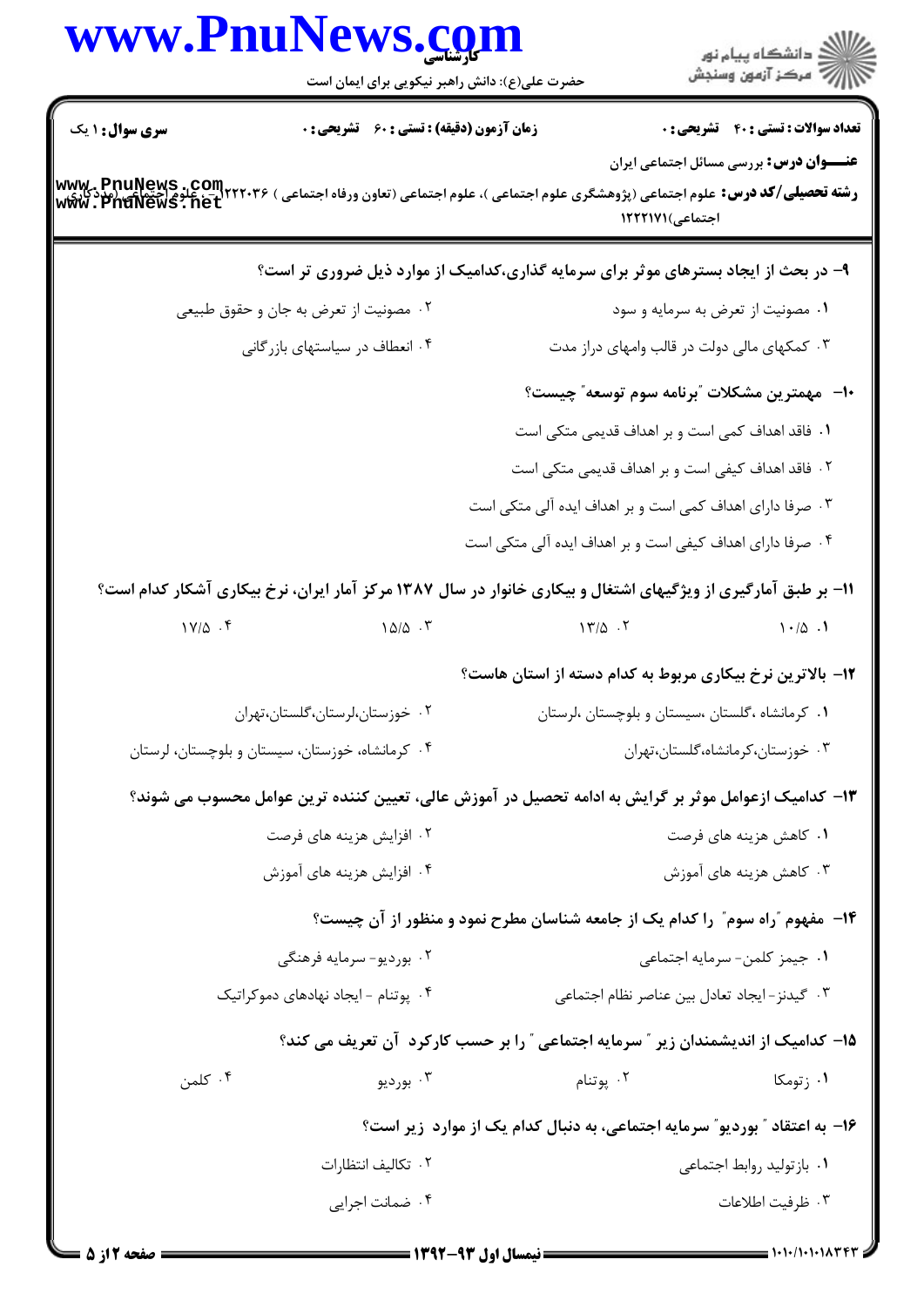| ڪ دانشڪاه پيام نور<br>∕ مرڪز آزمون وسنڊش                                                                           |                   | <b>www.PnuNews.co</b><br>حضرت علی(ع): دانش راهبر نیکویی برای ایمان است                                                                                        |                                           |
|--------------------------------------------------------------------------------------------------------------------|-------------------|---------------------------------------------------------------------------------------------------------------------------------------------------------------|-------------------------------------------|
| <b>تعداد سوالات : تستی : 40 ٪ تشریحی : 0</b><br><b>عنـــوان درس:</b> بررسی مسائل اجتماعی ایران<br>اجتماعی) ۱۲۲۲۱۷۱ |                   | <b>زمان آزمون (دقیقه) : تستی : 60 ٪ تشریحی : 0</b><br><b>رشته تحصیلی/کد درس:</b> علوم اجتماعی (پژوهشگری علوم اجتماعی )، علوم اجتماعی (تعاون ورفاه اجتماعی ) ۶ | <b>سری سوال : ۱ یک</b><br>www.pnuNews.com |
|                                                                                                                    |                   | ۱۷− ″پاتنام ″ کدام عامل را علت اصلی ایجاد تفاوت بین مناطق مختلف در زمینه اجتماع مدنی می داند؟                                                                 |                                           |
| ۰۱ دموکراسی                                                                                                        | ۰۲ مشارکت سیاسی   | ۰۳ سرمایه اجتماعی                                                                                                                                             | ۰۴ نهادهای سیاسی فعال                     |
| ۱۸– در تحقیق پاتنام درباره دموکراسی، منظور وی از ″روابط افقی ّ ّ چیست؟                                             |                   |                                                                                                                                                               |                                           |
| ۰۱ مشارکت اجتماعی اندک در فعالیت گروهی                                                                             |                   | ۰۲ تمرکز قدرت در میان زمینداران                                                                                                                               |                                           |
| ۰۳ تخصیص فرد گرایانه فرصتهای اجتماعی                                                                               |                   | ۰۴ مشارکت گسترده در فعالیتهای گروهی                                                                                                                           |                                           |
|                                                                                                                    |                   | ۱۹– از نظر ″ آیزنشتات ″ مهمترین مسئله  نظم اجتماعی برای بنیانگذاران جامعه شناسی چیست؟                                                                         |                                           |
| ٠١ همبستگى اجتماعى                                                                                                 |                   | ۰۲ هنجارهای اجتماعی                                                                                                                                           |                                           |
| ۰۳ قوانین رسمي                                                                                                     |                   | ۰۴ عضویت اعضای جامعه در سازمانها                                                                                                                              |                                           |
|                                                                                                                    |                   | +۲- کدام یک از موارد ذیل زمینه مناسب تری را جهت افزایش سرمایه اجتماعی در سطح جامعه فراهم می کند؟                                                              |                                           |
| ۰۱ پیوند های بین گروهی                                                                                             |                   | ۰۲ پیوند های درون گروهی                                                                                                                                       |                                           |
| ۰۳ هنجارهای اجتماعی                                                                                                | ۰۴ سرمايه انسانى  |                                                                                                                                                               |                                           |
| <b>۲۱</b> – کدامیک از اندیشمندان زیر واضع آانسان شناسی تفسیری آ می باشد؟                                           |                   |                                                                                                                                                               |                                           |
| ۰۱ کلیفورد گیرتز مستخدم است. ۲۰ فردیناندو سوسور                                                                    |                   | ۰۳ مالینفسکی                                                                                                                                                  | ۰۴ مورگان                                 |
| ۲۲– ساختار اداری جدید در ایران از چه کشورهایی اقتباس شد؟                                                           |                   |                                                                                                                                                               |                                           |
| ۰۱ بلژیک و انگلیس                                                                                                  | ۰۲ فرانسه و بلژیک | ۰۳ بلژیک و سوئیس                                                                                                                                              | ۰۴ فرانسه و سوئیس                         |
| ۲۳- ″ماکس وبر″ چه عاملی را مهمترین پدیده دولت مدرن غربی می داند؟                                                   |                   |                                                                                                                                                               |                                           |
| ۰۱ اصول پروتستانتیسم                                                                                               |                   | ۰۲ نظام سرمایه داری                                                                                                                                           |                                           |
| ۰۳ عقلانیت                                                                                                         |                   | ۰۴ توسعه بوروکراسی مدرن                                                                                                                                       |                                           |
| ایران امروزی کدام است؟                                                                                             |                   | ۲۴- بر اساس چارچوب نظری "ماکس وبر" در زمینه قدرت و بوروکراسی، مهمترین عامل بازدارنده استقرار نظام اداری کارا در                                               |                                           |
| ۰۱ نظام فرهنگی                                                                                                     | ۰۲ نظام اقتصادی   | ۰۳ نظام اجتماعی                                                                                                                                               | ۰۴ نظام سیاسی                             |
| ۲۵- رایج ترین شکل فساد اداری در دستگاه های اداری کشور کدام است؟                                                    |                   |                                                                                                                                                               |                                           |
| ۰۱ رشوه خواری                                                                                                      | ۰۲ رانت خواری     | ۰۳ اختلاس                                                                                                                                                     | ۰۴ پارتی بازی                             |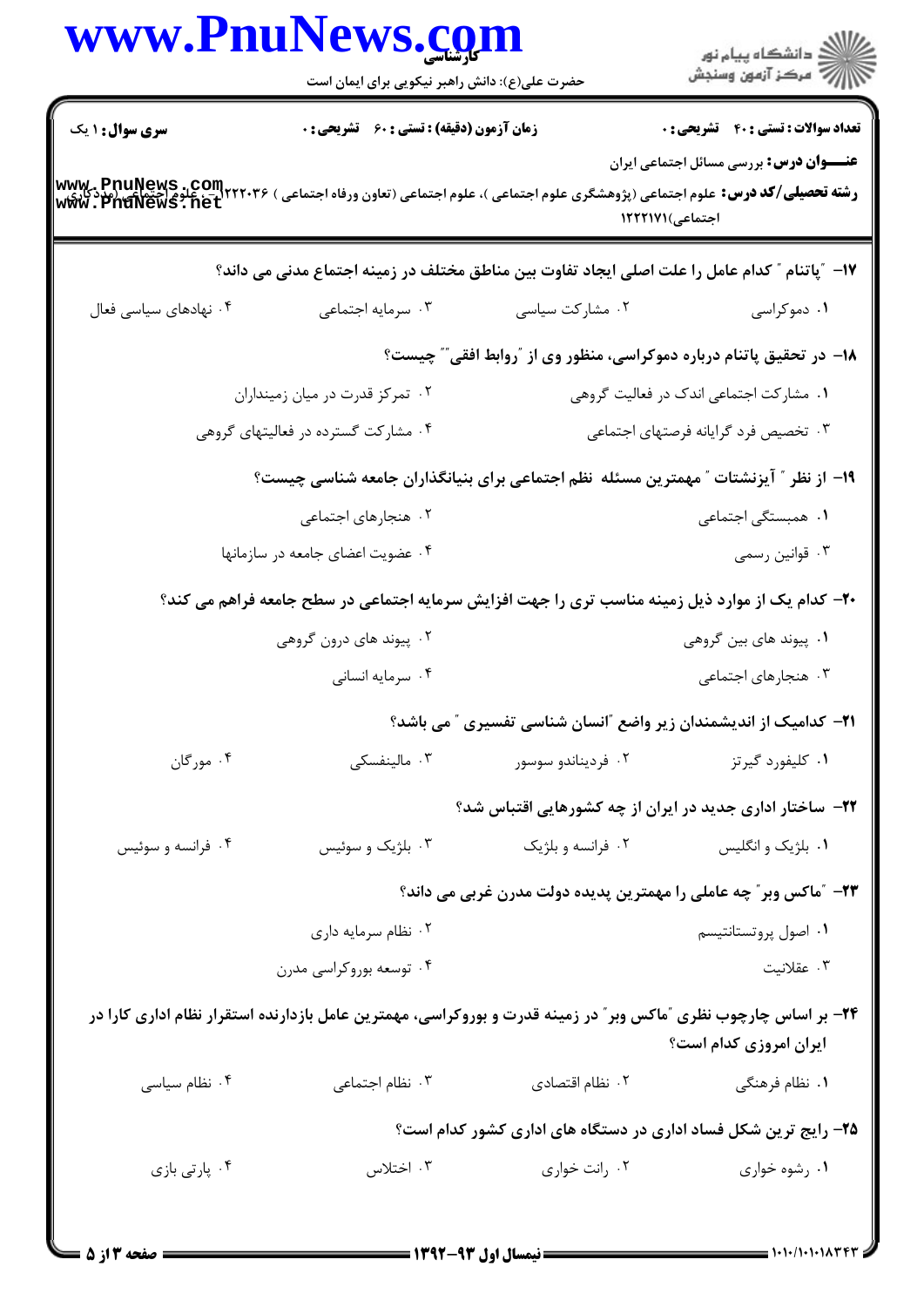| www.PnuNews.com                                                                                                                                                                 |                                                    |                                                                |                                                                                                            |
|---------------------------------------------------------------------------------------------------------------------------------------------------------------------------------|----------------------------------------------------|----------------------------------------------------------------|------------------------------------------------------------------------------------------------------------|
|                                                                                                                                                                                 | حضرت علی(ع): دانش راهبر نیکویی برای ایمان است      |                                                                | ر<br>اي دانشڪاه پيام نور<br>اي                                                                             |
| <b>سری سوال : ۱ یک</b>                                                                                                                                                          | <b>زمان آزمون (دقیقه) : تستی : 60 ٪ تشریحی : 0</b> |                                                                | <b>تعداد سوالات : تستی : 40 ٪ تشریحی : 0</b>                                                               |
| <b> www_PnuNews .com  </b><br>  <b>رشته تحصیلی/کد درس:</b> علوم اجتماعی (پژوهشگری علوم اجتماعی )، علوم اجتماعی (تعاون ورفاه اجتماعی ) ۱۳۲۲-۲۰۲۴ = علوم<br>  www . PnuNews . net |                                                    |                                                                | <b>عنـــوان درس:</b> بررسی مسائل اجتماعی ایران<br>اجتماعی)۱۲۲۲۱۷۱                                          |
|                                                                                                                                                                                 |                                                    |                                                                | ۲۶– منظور از مفهوم " فقر مطرود " که توسط "وستر کارد " مطرح گردید، چیست؟                                    |
|                                                                                                                                                                                 |                                                    | ۰۱ به وجود اکثریت زائد و سربار حاصل از تغییرات سیاست های دولتی |                                                                                                            |
|                                                                                                                                                                                 |                                                    | ۰۲ به وجود اقلیت زائد و سربار حاصل از تغییرات سیاست های جهانی  |                                                                                                            |
|                                                                                                                                                                                 |                                                    | ۰۳ به وجود اقلیت زائد و سربار حاصل از تغییرات سیاست های دولتی  |                                                                                                            |
|                                                                                                                                                                                 |                                                    | ۰۴ به وجود اکثریت زائد و سربار حاصل از تغییرات سیاست های جهانی |                                                                                                            |
|                                                                                                                                                                                 |                                                    |                                                                | ۲۷- در تحلیل سطح میانه تحولات نظام شهری در آیران، بر کدام یک از موارد زیر تاکید می گردد؟                   |
| ۰۴ توسعه برونزا                                                                                                                                                                 | ۰۳ علل و عوامل فرهنگی                              | ۰۲ تغییرات نهاد سیاسی                                          | ٠١ توسعه ناقص درونزا                                                                                       |
|                                                                                                                                                                                 |                                                    |                                                                | ۲۸- بر اساس کدام دیدگاه شهری، مسکن بر اساس ارزش مبادله و مصرف مورد تجزیه وتحلیل قرار می گیرد؟              |
| ۰۴ نهادگرایی                                                                                                                                                                    | ۰۳ کلاسیک نو                                       | ۰۲ جمعیت شناختی                                                | ۰۱ بوم شناختی                                                                                              |
|                                                                                                                                                                                 |                                                    |                                                                | ۲۹– قانون ″حداقل تلاش″ متعلق به کدام یک از اندیشمندان زیر بوده و هدف از تدوین آن چیست؟                     |
|                                                                                                                                                                                 |                                                    |                                                                | ۰۱ زیپف - دادن بیان ریاضی به مدلهای شهری                                                                   |
|                                                                                                                                                                                 |                                                    |                                                                | ۰۲ لووری- دادن بیان ریاضی به مدلهای شهری                                                                   |
|                                                                                                                                                                                 |                                                    |                                                                | ۰۳ زیپف - افزایش راندمان در فضای شهری با حداقل کوشش                                                        |
|                                                                                                                                                                                 |                                                    |                                                                | ۰۴ لووری- افزایش راندمان در فضای شهری با حد اقل کوشش                                                       |
|                                                                                                                                                                                 |                                                    |                                                                | ۳۰- بر طبق دیدگاه ّماکس وبر ّ توزیع فرصت های زندگی و الگوهای قشربندی اجتماعی ناشی از کدام عامل است؟        |
|                                                                                                                                                                                 | ۰۲ توزیع نامتعادل قدرت                             |                                                                | ۰۱ توزیع نامتعادل ثروت                                                                                     |
|                                                                                                                                                                                 | ۰۴ توزیع نامتعادل الگوهای سنتی                     |                                                                | ۰۳ توزيع نامتعادل منزلت                                                                                    |
|                                                                                                                                                                                 |                                                    |                                                                | <b>۳۱</b> - نومارکسیست ها، کدام دسته از گروه های شهری را کنشگران جنبش های اجتماعی شهری جدید محسوب می کنند؟ |
|                                                                                                                                                                                 | ۰۲ سرمایه داران غیرمتشکل                           |                                                                | ۰۱ تهیدستان غیر متشکل                                                                                      |
|                                                                                                                                                                                 | ۰۴ کارگران يقه سفيد                                |                                                                | ۰۳ کارگران متشکل                                                                                           |
|                                                                                                                                                                                 |                                                    |                                                                | ۳۲- کدامیک از دیدگاه های نظری شهری، کارایی بیشتری برای تحلیل شرایط جهان سوم از جمله ایران دارد؟            |
|                                                                                                                                                                                 | ۰۲ دیدگاه جمعیت شناختی                             |                                                                | ۰۱ دیدگاه بوم شناختی                                                                                       |
|                                                                                                                                                                                 | ۰۴ دیدگاه اقتصاد سیاسی فضا                         |                                                                | ۰۳ دیدگاه وبری                                                                                             |
|                                                                                                                                                                                 |                                                    |                                                                |                                                                                                            |